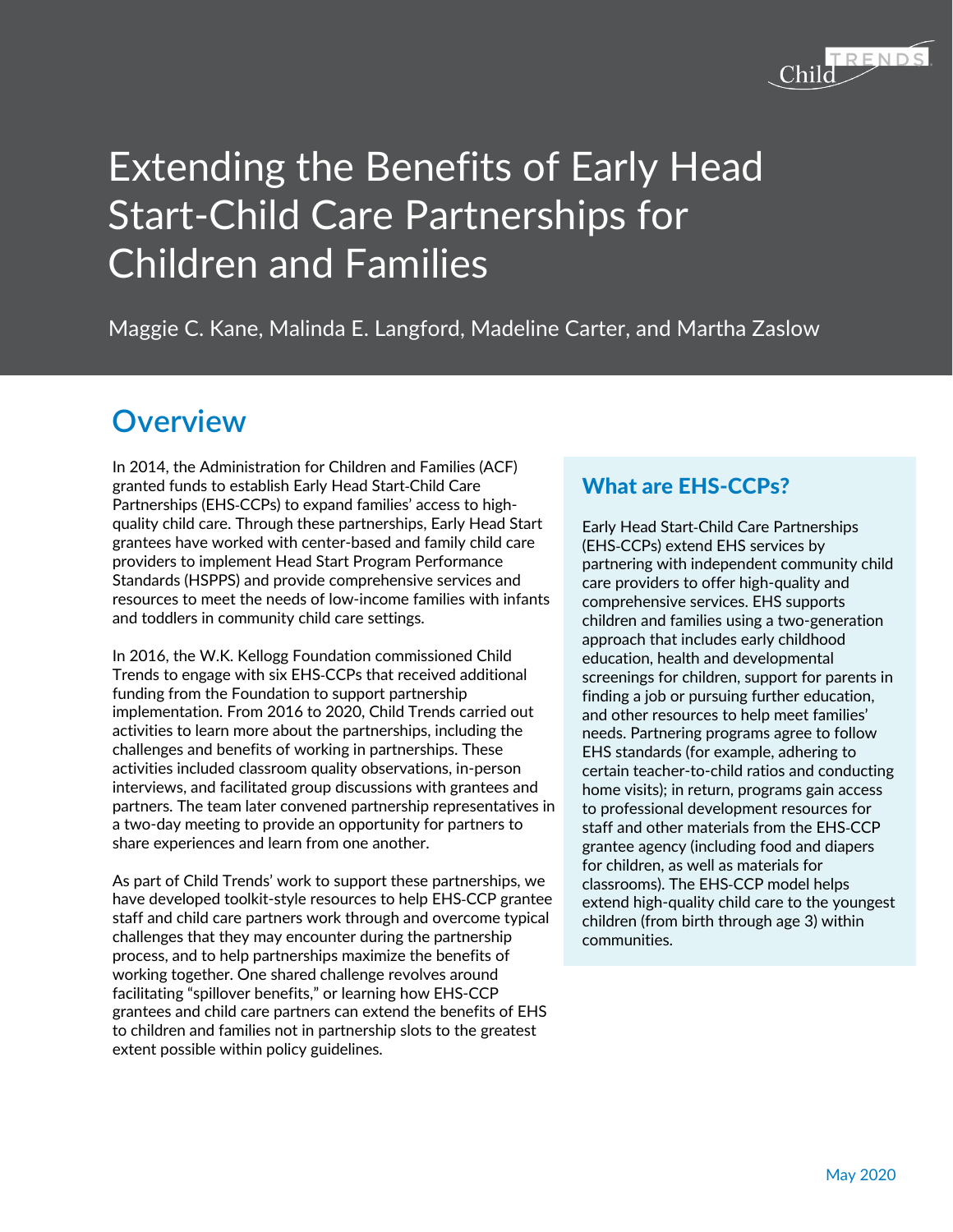This brief will provide an overview of different types of spillover as outlined in federal EHS-CCP guidance, present examples of spillover from EHS-CCP grantees and child care partners, and provide recommendations and a tool for planning around spillover.

# **Toolkit Process**

Spillover benefits include resources and improvements funded by the EHS-CCP grant—or similar resources supported by outside funding or organizations—that reach non-EHS-CCPparticipating children and families. $1$  This brief draws on research activities that Child Trends conducted in 2017, funded by the W. K. Kellogg foundation, with six EHS-CCP sites serving from 38 to 566 children.<sup>2</sup> As part of this project, grantee staff and child care partners came together at a convening in 2018 to reflect and exchange information about their work. During the meeting, participants identified an interest in sharing information about spillover more broadly with other partnerships.

The strategies and approaches identified in this toolkit come from interviews that Child Trends staff completed with grantee staff of five partnerships and three of the child care partners participating in these partnerships. These interviews were conducted in fall 2019 and winter 2020, and focused on

#### What is spillover?

Spillover benefits include resources and improvements funded by the EHS-CCP grant—or similar resources supported by outside funding or organizations—that reach non-EHS-CCP-participating children and families.

When referring to spillover benefits in this brief, we are referencing both the services and resources that could potentially be extended to non-EHS-CCP-participating children and their families.

experiences with spillover and recommendations for other partnerships regarding spillover. The resource at the end of this brief provides a tool for other partnerships to use as they think through strategies for extending services to as many children and families as possible within the guidelines and regulations of the EHS-CCP grant.

 $1$  For the purposes of this toolkit, we are limiting our discussion of spillover to that which happens within the classroom or program. Spillover can also happen at the community level when, for example, state policies change as the result of EHS-CCP or when states

seek additional resources for non-EHS-CCP settings as a result of the partnership.<br><sup>2</sup> More information about the study can be found in: Halle, T., Banghart, P., Zaslow, M., Cook, M., Kane, M., Bartlett, J. D., Redd, Z., Bamdad, T., Cox, A., & Lloyd, C. M. (2019). Implementation Lessons from Six Early Head Start - Child Care Partnerships. *Early Education and Development, 30*(8), 990-1008. https://doi.org/10.1080/10409289.2019.1656320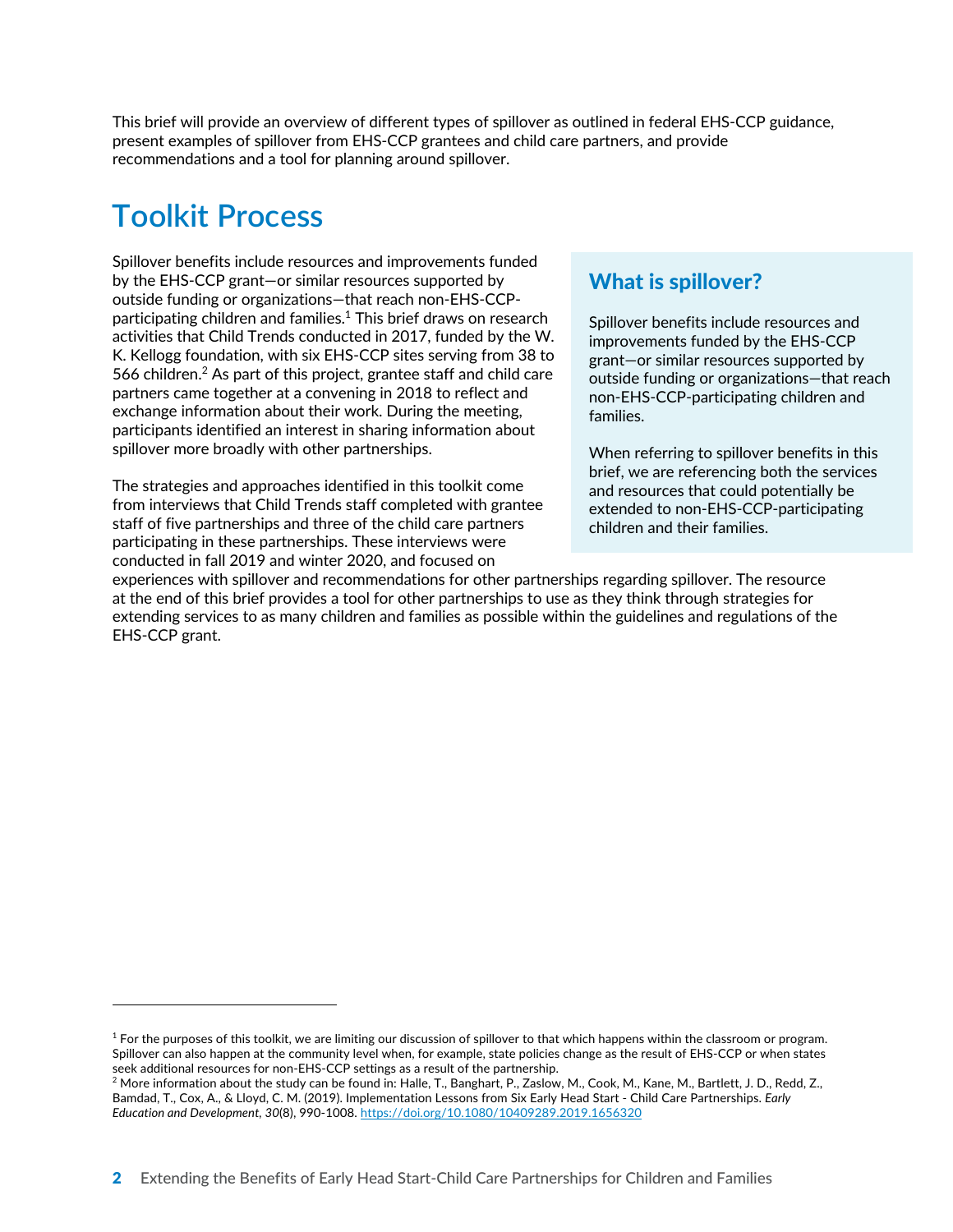# **How the EHS-CCP Grant Promotes Spillover Benefits**

EHS-CCPs aim to expand access to high-quality early childhood education for children under age 3 and families around the country. While there are certain individual child- and family-level services that the grant can only provide to enrolled children and families, grantees and child care partners can use funds to implement program-level improvements that benefit non-EHS-CCP-enrolled children and families who attend a center or family child care home that participates in the partnership. Programs also provide classroom- or family child care-level benefits to children in "blended settings," or classrooms of family child care partner sites that include both children enrolled in partnership slots and children who are not enrolled.

Federal EHS-CCP guidance states that EHS-CCP funding should supplement existing funding available to child care partners through the Child Care and Development Fund (CCDF) subsidy and voucher programs, or other funding available to child care

#### EHS-CCP funding guidance

Spillover benefits funded by the EHS-CCP grant that extend to children and families not enrolled in partnership slots generally fall within Layer 2. Grantees and child care partners looking to extend Layer 3 services often need to look for funding from other federal resources, nonprofit organizations, foundations, and other sources to support their efforts.

centers. It outlines three layers of services covered by different funding streams:

- **Layer 1 consists of services provided through a child care partner's core funding streams, including subsidy and voucher programs, tuition paid by families not in partnership slots, and other sources of revenue**. EHS-CCP funds can cover the costs of Layer 1 services for a child in a partnership slot if they lose their subsidy or if they do not qualify for a subsidy; however, in general, EHS-CCP funding should not supplant existing funding for Layer 1 services.
- **Layer 2 refers to services covered by the EHS-CCP grant for program- and classroom-level improvements intended to benefit both children in partnership slots and those not in partnership slots**. Examples include additional staff to meet EHS-CCP classroom or family child care group size and ratio requirements, including blended classrooms or family child care programs; curricula and materials for these classrooms or family child care programs; staff training and professional development; and facility improvements to meet EHS-CCP standards.
- **Layer 3 refers to services provided to individual children and families enrolled in the partnership and covered by the EHS-CCP grant, such as home visits, external referrals to health providers, or other family support services**. Child care partners cannot use these funds to provide individual services to children and families not in partnership slots; however, child care partners can seek outside funding to provide the types of services in Layer 3 to children and families not in partnership slots.

# **What Spillover Looks Like**

Spillover of the services that child care partners provide to children and families takes place at two of the layers classified by federal policy guidance: Layer 2 (involving program-level spillover benefits and benefits for all children in blended classrooms) and Layer 3 (involving services to individual children and families not enrolled in partnership slots, provided through outside funding). Below, we provide examples for what spillover activities could look like at both of these layers. These examples come from fall 2019 to winter 2020 interviews with grantee staff at five partnership sites, as well as three of the child care partners at these sites. These partnerships include both center-based and family child care partner sites, with different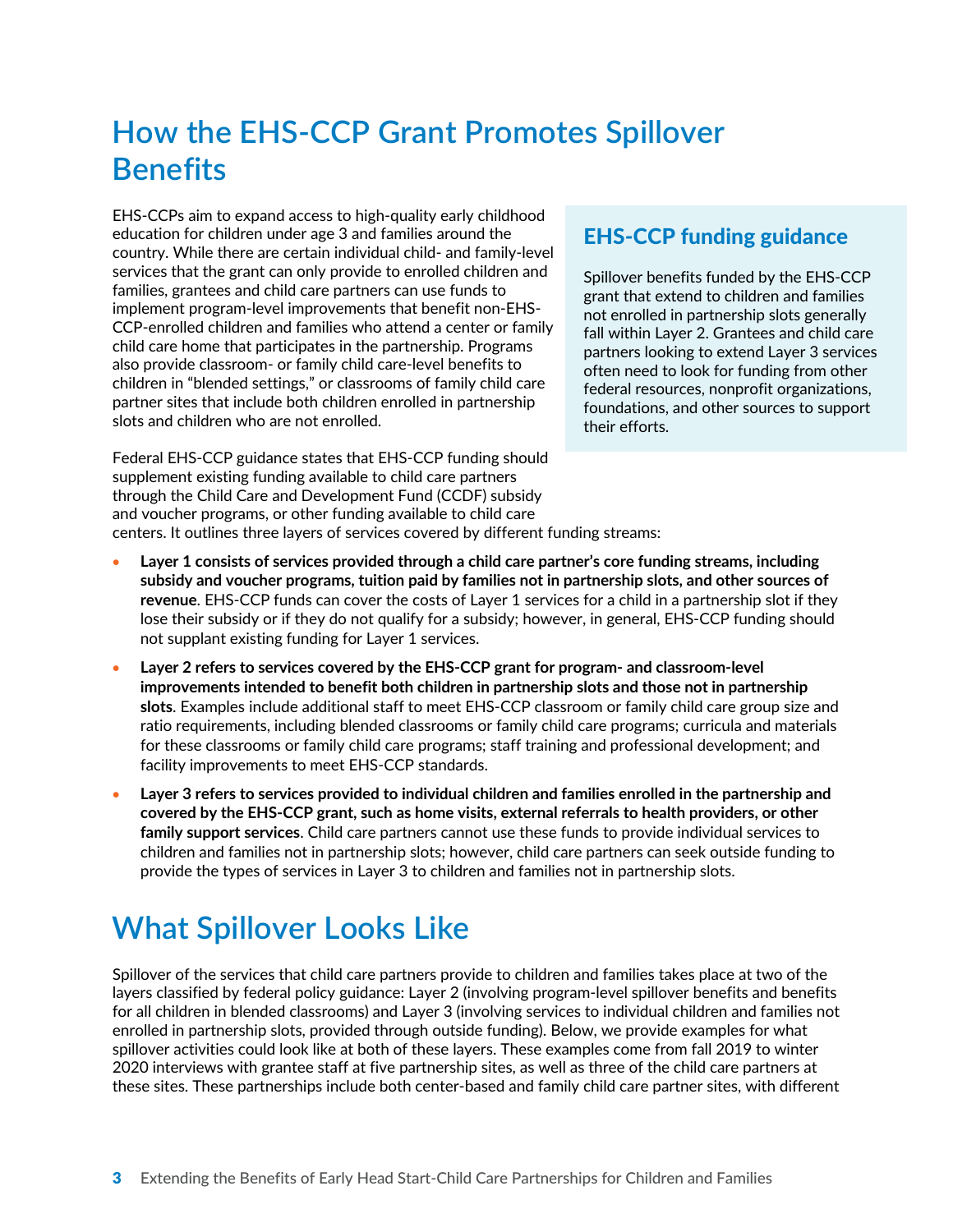types of grantee organizations (e.g., universities, community-based nonprofit organizations) and levels of reach (e.g., statewide, citywide, or local).

### **Program-level and classroom-level spillover benefits (Layer 2)**

Partnership sites were able to extend benefits to children not in partnership slots through improvements at the program level, including improvements to facilities, professional development opportunities that extended to all staff at a partnership center or family child care home, and onsite support from partnership specialists at a child care center available to all families. The sites were also able to extend benefits to children not in partnership slots when quality improvement efforts focused on blended classrooms.

#### Facilities and resources

**Facilities.** Grantees and child care partners implemented a number of facility improvements using EHS-CCP funding. Facility improvements included new security equipment, such as keypads to restrict access to a site or security cameras; new playground equipment or fencing to make playgrounds safer; and improvements to common spaces, such as a child care center's lobby. These improvements extended to all children attending the child care center or family child care home.

**Resources.** Staff interviewed also pointed to resources that were accessible to all teachers at a partnership site, like copiers. In center-based blended classrooms, or in family child care settings, improvements at the classroom or home level could also extend to children not enrolled in partnership slots. For example, grantee staff and child care partners noted that children not in partnership slots who were in blended classrooms or in family child care homes were able to use tablet computers, books, furniture, and other resources purchased through the grant for the classroom or family child care home. Grantee staff also mentioned that children in blended classrooms or family child care homes benefitted from the curricula and assessment materials purchased to comply with EHS-CCP standards.

#### Professional development

**Professional development in blended settings.** Grantee staff and center-based child care partners highlighted professional development as an opportunity for spillover. For example, professional development opportunities could involve on-site training open to all teachers and focused on topics that extend to all classrooms. In addition, grantee staff and center directors talked about being able to expand the reach of coaching. In blended classrooms at child care centers and blended groups at family child care sites, all staff benefit from on-site coaching provided through EHS-CCP partnership grants.

In addition, EHS requires that teachers have their CDA, or are working toward obtaining it. When they complete the CDA, center-based teachers in blended classrooms and family child care providers with blended groups put their knowledge and skills into practice for all children in their classrooms or homes, regardless of EHS-CCP enrollment status.

**Center-wide professional development opportunities.** Center-based partnership staff also discussed professional development opportunities that spilled over to teachers who served non-EHS-CCP-enrolled children. One grantee director said that when they provide professional development through on-site training, many trainers bill by the hour rather than by the number of people who attend a training. Consequently, all teachers within this director's center were able to attend trainings without increasing the cost, whether they were working in blended or non-blended classrooms with infants and toddlers, or in classrooms with preschool-age children. In addition, a partnership director who had attended an off-site training aimed specifically at partnership directors indicated that she was able to share knowledge from the training with all teachers in the partership's centers when she returned.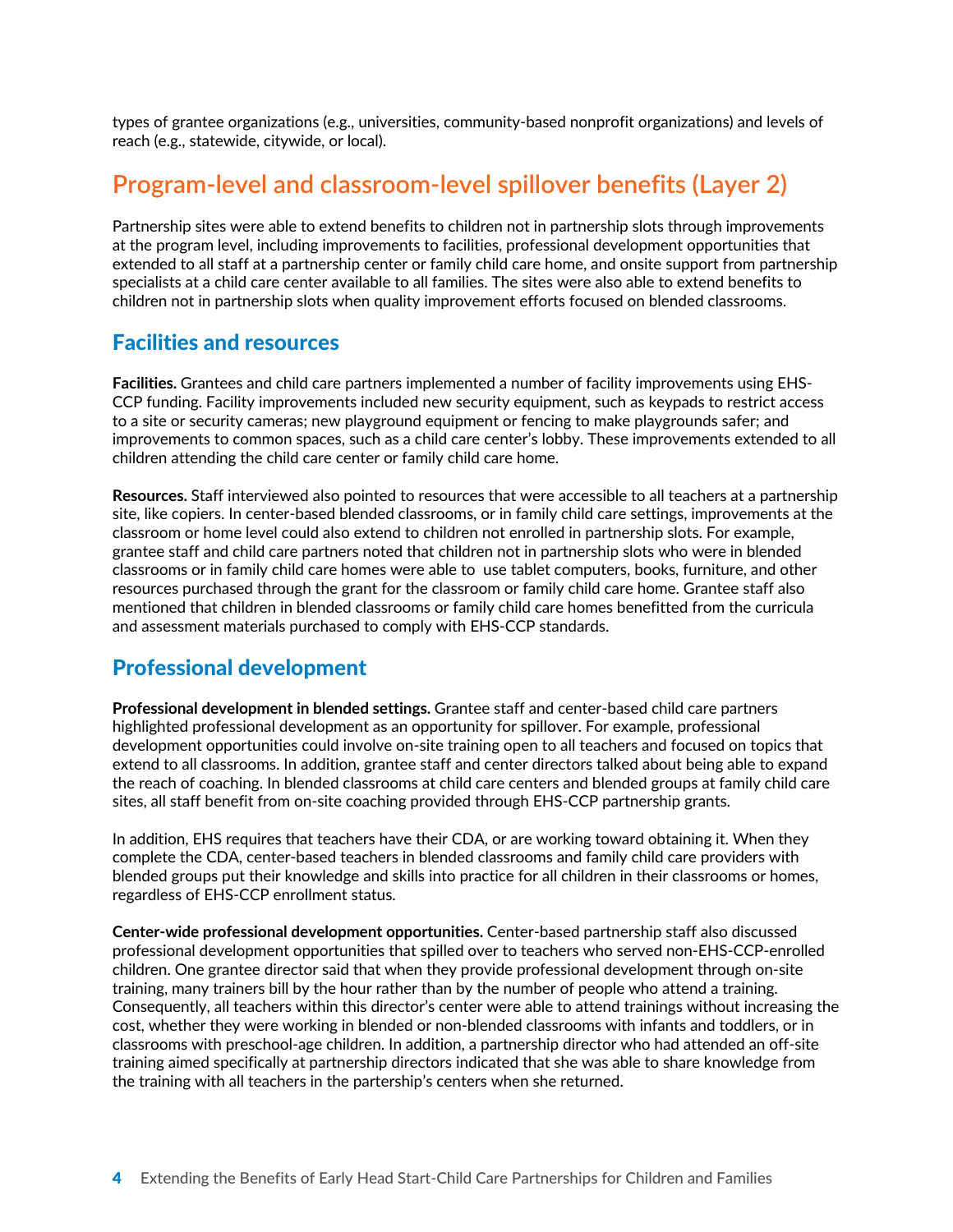In several instances, this kind of approach extended professional development opportunities to teachers working with preschool-age children, expanding the benefits of EHS to staff working with children outside of the EHS age range. For example, one site formed a professional learning community of teachers implementing a new child assessment tool for use along with a curriculum they developed for the EHS-CCP. While providers in 3- and 4-year-old classrooms were not able to use the curriculum (which was specifically for infants and toddlers), the partnership chose to extend the use of the child assessment tool for classrooms with older children at the center. These preschool teachers joined the professional learning community focused on the child assessment tool.

### Group size and staff-to-child ratios

In family child care sites and in center-based sites with blended classrooms, grantee staff and child care partners noted that non-EHS-CCP-enrolled children benefitted from decreased group sizes and staff-tochild ratios. EHS requires a maximum ratio of one provider per four children, allowing up to eight children and two providers in a center-based classroom.<sup>3</sup> All grantee staff and child care partners with whom we spoke worked in states with maximum staff-to-child ratios and group sizes that were higher than EHS maximums. Consequently, non-EHS-CCP-enrolled children in center-based blended classrooms or family child care homes benefitted from smaller group sizes and lower staff-to-child ratios.

Staff at one grantee site mentioned that their partnership was able to use additional funding from the state to start a substitute pool to ensure that they maintained EHS group size and ratio requirements if a provider was out (e.g., due to illness or to participating in professional development).

### Support from partnership specialists

In child care centers, EHS-CCP specialists provide onsite support to children and families. Grantee staff and child care partners shared that, in some cases, the support that specialists provide can extend to non-EHS-CCP-enrolled children and families. Grantee staff said that family support specialists or laiasons, for example, host meetings or trainings for parents that are open to all families, regardless of enrollment status. Specialists who spend time at child care centers or onsite at family child care homes can also answer questions from families not enrolled in partnership slots and put out fliers and other resources that all families can access. Specialists can also serve as additional staff on site who can step in to support providers when needed. One grantee, for example, said that an EHS-CCP health specialist was able to translate for Spanish-speaking staff members during a training on handling emergency medical situations with children.

### **Individual services for children and families (Layer 3)**

EHS-CCP policies prevent partnerships from using the grant to provide individual services for children and families who are not enrolled in EHS-CCP slots. The guidance also states, however, that partnership sites should make sure that non-EHS-CCP-enrolled children are not segregated or stigmatized due to receiving different services.4 The staff with whom we spoke sought outside funding and community resources to extend individual child and family benefits and to extend initiatives introduced through the partnership to all children within the program.

<sup>&</sup>lt;sup>3</sup> EHS ratio requirements can be found at https://www.acf.hhs.gov/sites/default/files/ecd/ehs\_ccp\_101\_final\_hhsacf\_logo\_2014.pdf.

<sup>&</sup>lt;sup>4</sup> Early Childhood Learning & Knowledge Center. Policy and Program Guidance for the Early Head Start-Child Care Partnerships (EHS-CCP). ACF-IM-HS-15-03. *U.S. Department of Health and Human Services, Administation for Children and Families*. Retrieved from https://eclkc.ohs.acf.hhs.gov/policy/im/acf-im-hs-15-03-attachment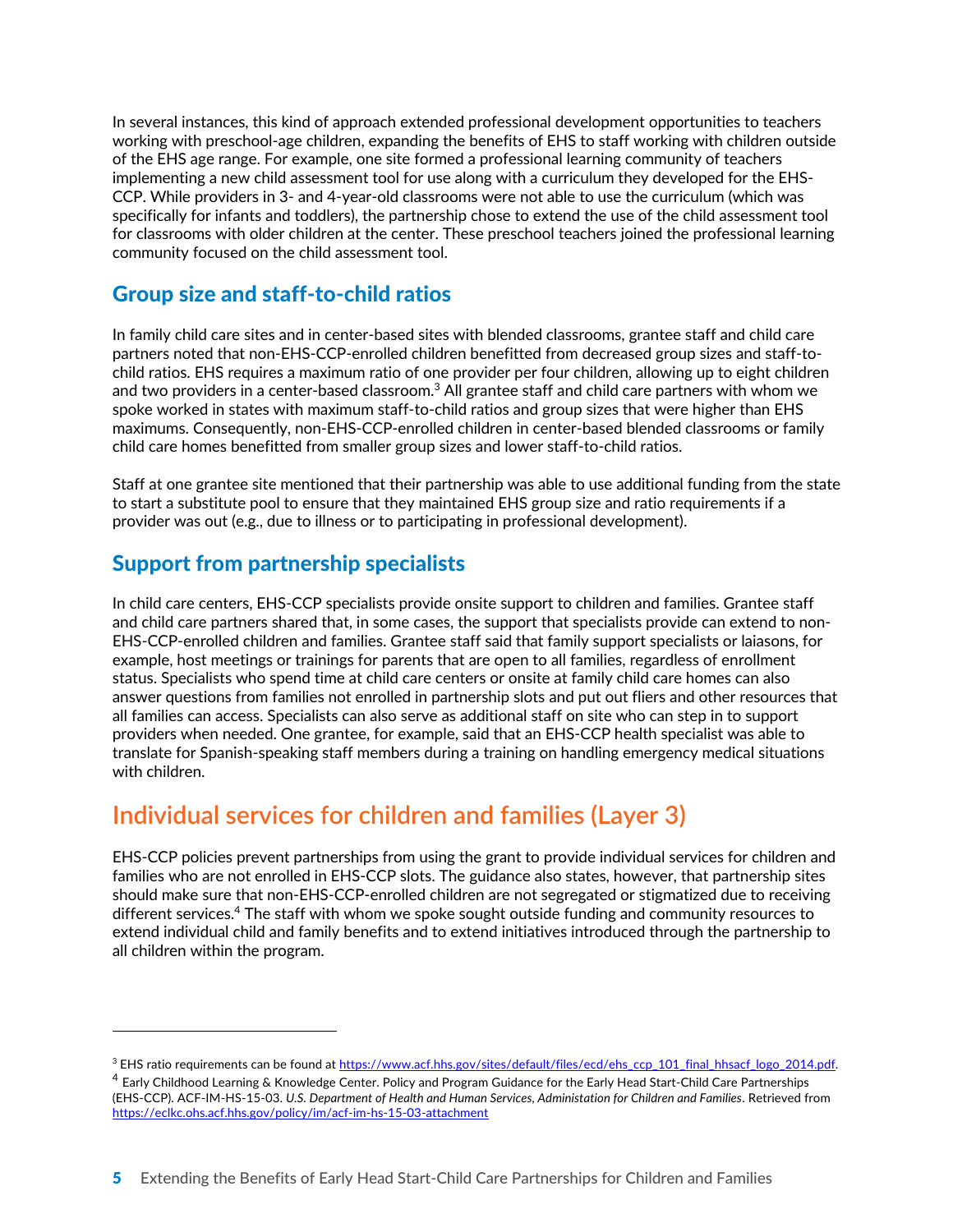### Resources for children

EHS-CCP funding also allowed centers and family child care homes to reallocate portions of their budget, freeing up funds to purchase or pay for specific resources for children not in EHS-CCP slots. For example, when EHS-CCP provided the funding for curricula and materials, furniture, or professional development, the cost savings could allow a center or family child care program to pay for diapers or formula for children not in partnership slots, using revenue from tuition or other sources.

In addition, grantee staff and child care partners sought outside funding to provide supplies like diapers, wipes, and formula to children who were not enrolled in EHS-CCP slots. Funding came from local and federal sources, including nonprofit organizations and funding streams like the U.S. Department of Agriculture's Child and Adult Care Food Program (CACFP). Grantees and partnership sites also used outside funding to support health resources. One partnership, for example, accessed funding from a health foundation to offer on-site mental health services for children and families who weren't enrolled in EHS-CCP slots. Other sites were able to provide hearing and vision screenings for all children by partnering with community organizations that volunteered their services.

#### Family engagement initiatives

For child care sites with multiple classrooms—some of which did not have EHS-CCP students enrolled some grantee and partnership staff said they worked to implement EHS policies and priorities around family engagement center-wide. In some cases, these efforts did not require seeking outside funding. At one center-based child care partner site, for example, staff shared that they extended EHS' emphasis on family engagement to the whole child care center, making it a priority for all families. They noted that family engagement has become more intentional, and that they are seeing more parents getting involved and showing up for activities at the center across all classrooms and age groups. Another site hosted events for parents and providers to get together and made these opportunities available to all families.

#### Individual family-level activities

While sites cannot use EHS-CCP funds to provide home visits for families not enrolled in partnership slots, the support provided during home visits for children in partnership slots can extend to other children in the home who may not be enrolled. One grantee director, for example, noted that older children in the home are often present during home visits and benefit from that service, even if the home visit focuses on the EHS-CCP-enrolled infant or toddler. In addition, information shared during a home visit may pertain to preschool- or school-aged children, in addition to infants and toddlers. Beyond home visits, other EHS activities aimed at individual parents and caregivers of children in partnership slots—like job training, connections to food assistance or utility payment assistance, or support with educational goals—benefit that parent or caregiver's whole family.

# **Recommendations for Extending EHS-CCP Benefits**

Grantee staff and child care partners had several general recommendations to maximize the benefits that non-EHS-CCP-enrolled families experience as a result of attending an EHS-CCP partnership site:

- **Set intentional goals for extending benefits.** Think creatively about ways to extend benefits to all children within a program and work intentionally toward those goals. For example, one partnership set a goal of decreasing staff-to-child ratios for all classrooms, regardless of whether they were EHS-CCP classrooms, and worked toward achieving this goal over time.
- **Look for opportunities to extend resources to all staff.** Some professional development trainings, curricula, and other resources cost one rate regardless of the number of participants. In these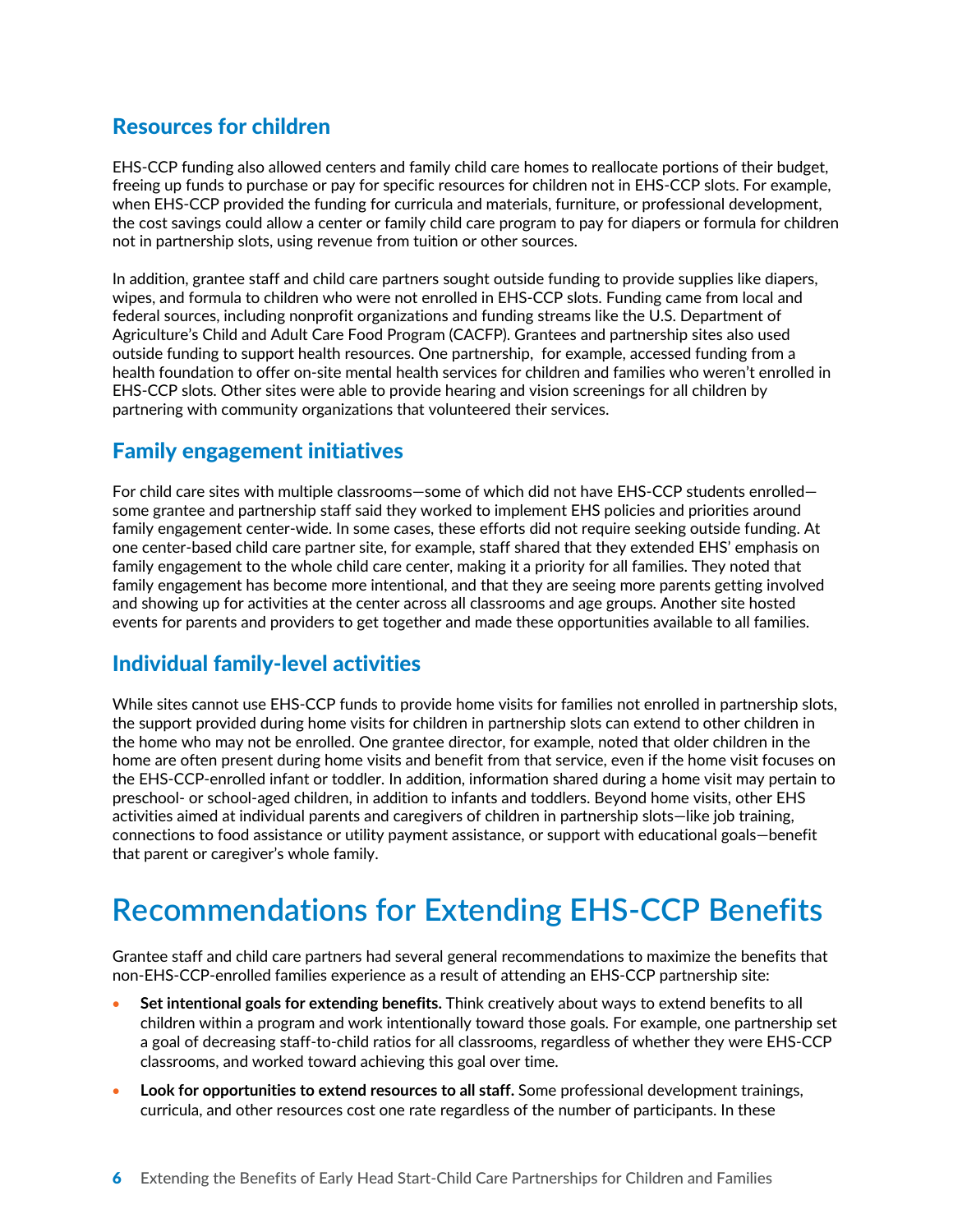situations, resources funded by the EHS-CCP grant can extend to all staff within a program. For example, trainings that cost a certain rate based on length rather than the number of participants can be open for all staff to attend.

• **Look for opportunities to extend resources to all families.** Some activities initiated by the partnership can be extended to all families. For example, family support activities held on-site at a family child care home or child care center can be open for all parents to attend.

Grantee staff and child care partners also noted some challenges that could arise in seeking to extend the benefits of the partnership to all children in a child care center or family child care home. Challenges included uncertainty among staff and partners about what materials they could share, concern from child care partners that grantee staff were monitoring performance rather than supporting their work, extending services to children not enrolled in partnership slots, and transitioning children out of EHS. To address these challenges, grantee staff and partners made the following suggestions:

- **Ask for permission to share materials.** When in doubt, child care partners recommended asking grantee staff about the possibility of sharing materials with non-EHS-CCP-enrolled children or the staff who work with them. Grantee staff can provide guidance about what complies with EHS-CCP policy, and when it is possible to share.
- **Build trust so child care partners can be open about strengths and needs.** It can be challenging for grantee staff and child care partners to build trust. For example, one grantee director talked about concerns, early in the partnership, that grantee staff were coming in to regulate partner sites rather than support them—a concern that diminished over time. Building trust over time facilitated child care partners sharing their strengths and needs, allowing grantee staff to provide better support. This opens a way for grantee staff to provide supports that extend to all children at a partner site.
- **Brainstorm possible sources of further support.** In some situations, it was clear to child care partners that partnership resources could not be used to extend certain services to non-EHS-CCP-enrolled children and families and the staff serving them, yet grantee staff and child care partners felt strongly about extending services to all children and families. In these instances, staff and partners brainstormed possible external support and could often identify a resource through their state Quality Rating and Improvement System (e.g., to extend professional development to further staff), private philanthropy sources (e.g., to provide funding for diapers and formula), or resources at other agencies (e.g., qualified staff to conduct health screenings).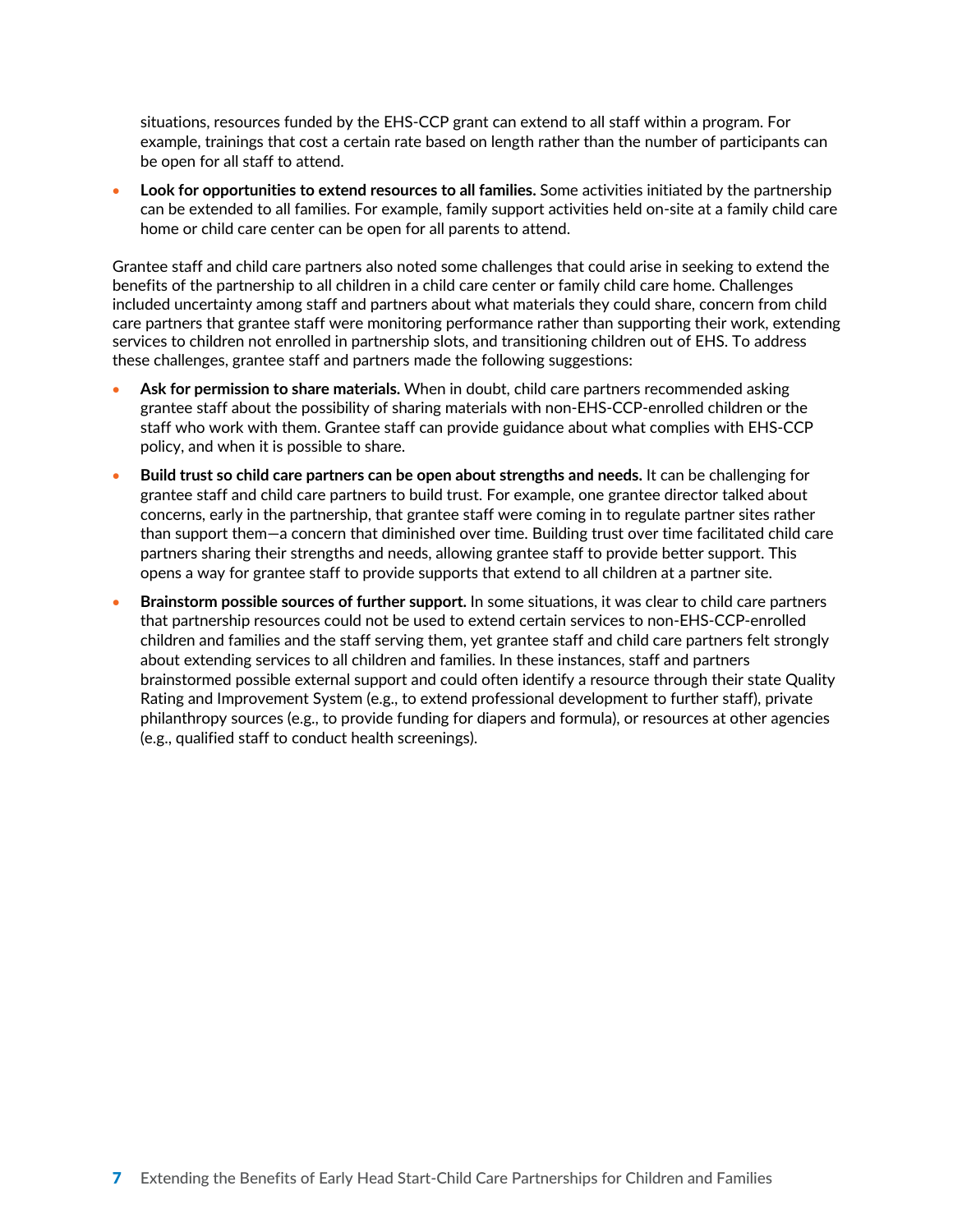# **Extending the Benefits of Early Head Start-Child Care Partnerships: A Tool for Planning**

EHS-CCP program guidance identifies extending services to non-EHS-CCP-enrolled families as a goal of the grant. The checklist below is intended for grantee directors to use as a tool for thinking through strategies for partnership directors and their staff to extend services to as many children and families as possible within the guidelines and regulations of the EHS-CCP grant. As program staff document how the benefits of EHS do and do not spill over to non-enrolled families, consider whether any of the improvements not currently shared with non-enrolled children and families could potentially become shared. Additionally, consider the ways in which your partnership already facilitates spillover. The tool is intended for use for both center-based and family child care (FCC) settings.

**Directions**: Check off each improvement that you've implemented because of the EHS-CCP for different groups of children and families and the staff who work with them. If any improvements that non-EHS-CCP-enrolled children experienced were funded by a source other than the EHS-CCP, please indicate this in the far-right column. For example, if non-EHS-CCP-enrolled children now receive developmental screenings that are paid for by an outside grant or offered for free through a partner agency, check the box in the column on the right. Use the row at the bottom of the tool to note possibilities for further extending the improvements of your partnership.

|                                                                    |                                                                                                                  | All the children in the<br>center or FCC home<br>benefit, including<br>preschool- and school-<br>age children | All the infants and<br>toddlers benefit<br>(whether or not they<br>are in partnership slots) | Only the infants and<br>toddlers who are in<br>partnership slots<br>benefit | Did you use funding<br>from outside of the<br><b>EHS-CCP</b> grant for<br>this resource? |
|--------------------------------------------------------------------|------------------------------------------------------------------------------------------------------------------|---------------------------------------------------------------------------------------------------------------|----------------------------------------------------------------------------------------------|-----------------------------------------------------------------------------|------------------------------------------------------------------------------------------|
| The partners in our<br><b>EHS-CCP have seen</b><br>improvements to | Classrooms (in<br>centers) or indoor<br>spaces (in FCC) to<br>meet EHS health<br>and safety<br>requirements      |                                                                                                               |                                                                                              |                                                                             |                                                                                          |
|                                                                    | Outside spaces to<br>meet health and<br>safety requirements<br>(e.g., playground,<br>fence, or site<br>security) |                                                                                                               |                                                                                              |                                                                             |                                                                                          |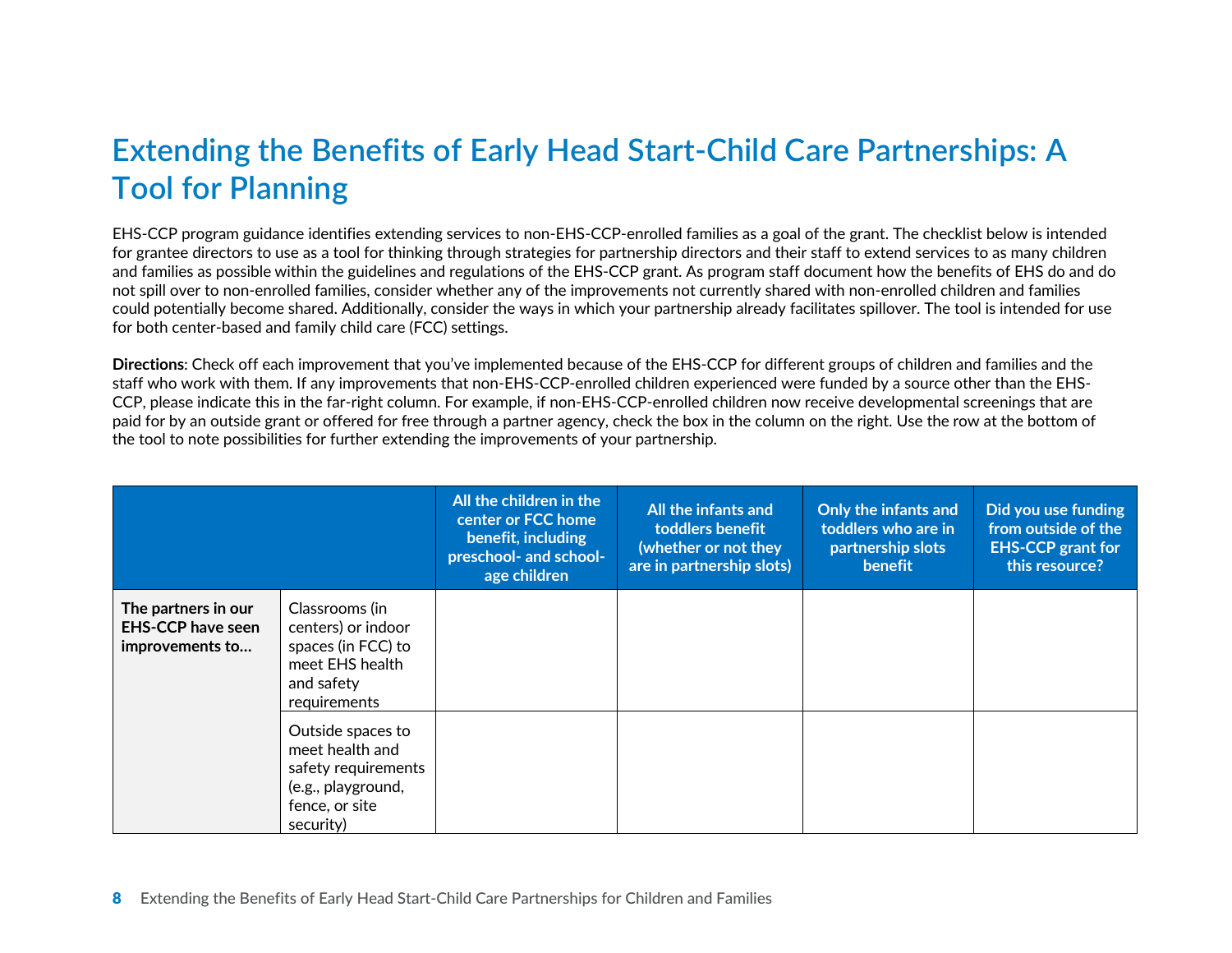|                                                                                                                                                                    |                                                                          | All the children in the<br>center or FCC home<br>benefit, including<br>preschool- and school-<br>age children | All the infants and<br>toddlers benefit<br>(whether or not they<br>are in partnership slots) | Only the infants and<br>toddlers who are in<br>partnership slots<br>benefit | Did you use funding<br>from outside of the<br><b>EHS-CCP</b> grant for<br>this resource? |
|--------------------------------------------------------------------------------------------------------------------------------------------------------------------|--------------------------------------------------------------------------|---------------------------------------------------------------------------------------------------------------|----------------------------------------------------------------------------------------------|-----------------------------------------------------------------------------|------------------------------------------------------------------------------------------|
|                                                                                                                                                                    | Other:                                                                   |                                                                                                               |                                                                                              |                                                                             |                                                                                          |
| <b>Because of the EHS-</b><br>CCP grant, the<br>center-based child<br>care partners'<br>classrooms and/or<br>FCC groups have<br>seen improvements<br>$\mathsf{to}$ | Meet EHS or HS<br>group size and ratio<br>requirements                   |                                                                                                               |                                                                                              |                                                                             |                                                                                          |
|                                                                                                                                                                    | Have new curricula<br>and supplies for<br>curricula activities           |                                                                                                               |                                                                                              |                                                                             |                                                                                          |
|                                                                                                                                                                    | Have new materials<br>other than for<br>curricula (e.g.,<br>books, toys) |                                                                                                               |                                                                                              |                                                                             |                                                                                          |
|                                                                                                                                                                    | Use child<br>assessments                                                 |                                                                                                               |                                                                                              |                                                                             |                                                                                          |
|                                                                                                                                                                    | Have new<br>furnishings                                                  |                                                                                                               |                                                                                              |                                                                             |                                                                                          |
|                                                                                                                                                                    | Other:                                                                   |                                                                                                               |                                                                                              |                                                                             |                                                                                          |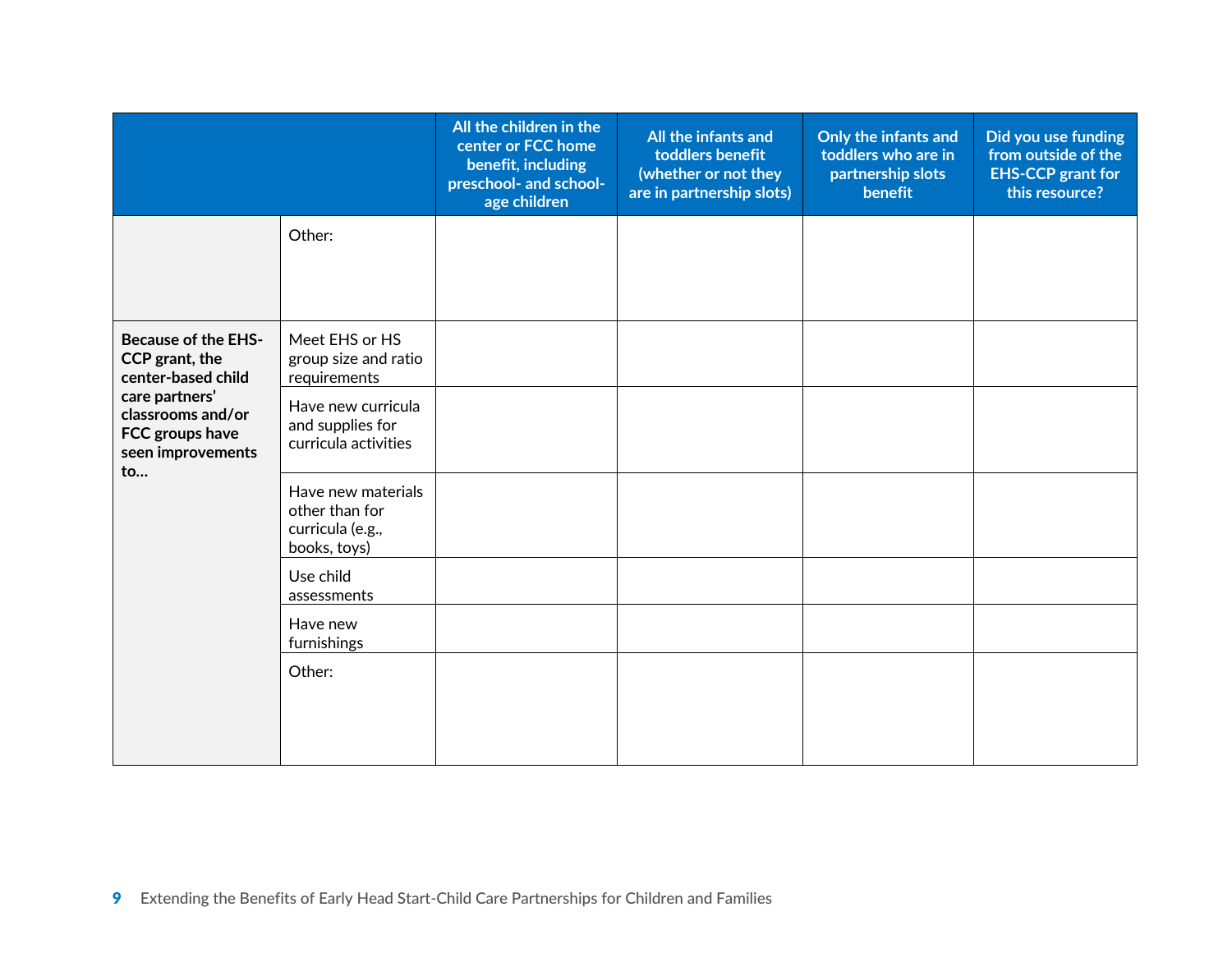|                                                   |                                                                                                     | All the children in the<br>center or FCC home<br>benefit, including<br>preschool- and school-<br>age children | All the infants and<br>toddlers benefit<br>(whether or not they<br>are in partnership slots) | Only the infants and<br>toddlers who are in<br>partnership slots<br>benefit | Did you use funding<br>from outside of the<br><b>EHS-CCP</b> grant for<br>this resource? |
|---------------------------------------------------|-----------------------------------------------------------------------------------------------------|---------------------------------------------------------------------------------------------------------------|----------------------------------------------------------------------------------------------|-----------------------------------------------------------------------------|------------------------------------------------------------------------------------------|
| Teachers/FCC<br>providers have<br>participated in | Professional<br>development:<br>participation in<br>workshops, training<br>series, or<br>coursework |                                                                                                               |                                                                                              |                                                                             |                                                                                          |
|                                                   | On-site coaching                                                                                    |                                                                                                               |                                                                                              |                                                                             |                                                                                          |
|                                                   | Learning<br>communities or<br>FCC networks                                                          |                                                                                                               |                                                                                              |                                                                             |                                                                                          |
|                                                   | Other:                                                                                              |                                                                                                               |                                                                                              |                                                                             |                                                                                          |
| <b>Children and families</b><br>have access to    | Developmental<br>screening, hearing<br>screening, and/or<br>vision screening for<br>children        |                                                                                                               |                                                                                              |                                                                             |                                                                                          |
|                                                   | Supplies like diapers<br>and formula                                                                |                                                                                                               |                                                                                              |                                                                             |                                                                                          |
|                                                   | Family engagement<br>activities (e.g.,<br>family events,<br>family gatherings)                      |                                                                                                               |                                                                                              |                                                                             |                                                                                          |
|                                                   | Family advocates,<br>support specialists,<br>or health specialists                                  |                                                                                                               |                                                                                              |                                                                             |                                                                                          |